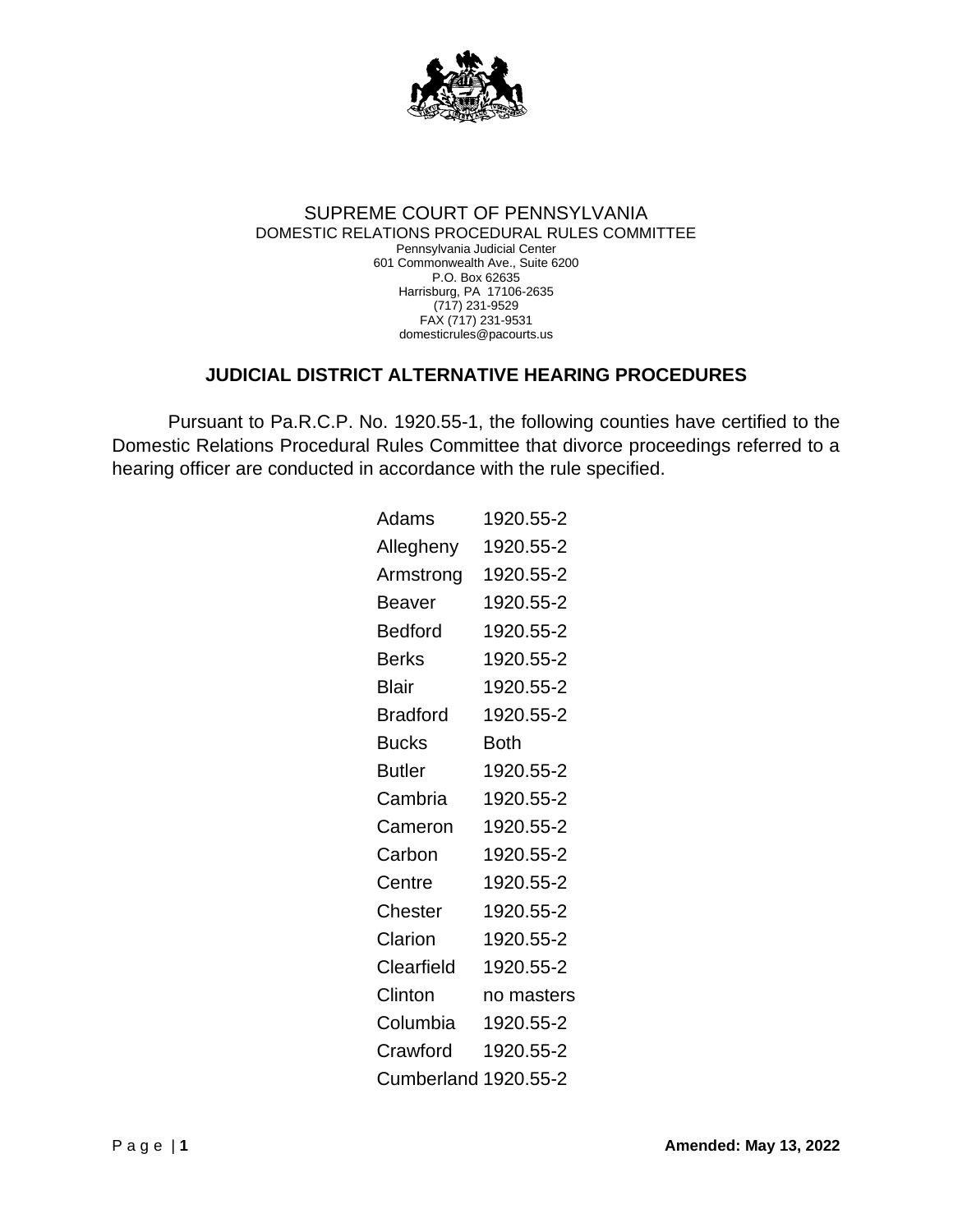| Dauphin                  | 1920.55-2  |
|--------------------------|------------|
| Delaware                 | 1920.55-3  |
| Elk                      | 1920.55-2  |
| Erie                     | 1920.55-2  |
| Fayette                  | 1920.55-2  |
| Forest                   | 1920.55-2  |
| Franklin                 | 1920.55-2  |
| Fulton                   | 1920.55-2  |
| Greene                   | 1920.55-2  |
| Huntingdon               | no masters |
| Indiana                  | 1920.55-2  |
| Jefferson                | 1920.55-2  |
| Juniata                  | 1920.55-2  |
| Lackawanna               | 1920.55-2  |
| Lancaster                | 1920.55-2  |
| Lawrence                 | 1920.55-2  |
| Lebanon                  | 1920.55-2  |
| Lehigh                   | 1920.55-2  |
| Luzerne                  | 1920.55-2  |
| Lycoming                 | 1920.55-2  |
| McKean                   | 1920.55-2  |
| Mercer                   | 1920.55-2  |
| Mifflin                  | no masters |
| Monroe                   | 1920.55-2  |
| Montgomery               | 1920.55-2  |
| Montour                  | 1920.55-2  |
| Northampton              | 1920.55-2  |
| Northumberland 1920.55-2 |            |
| Perry                    | 1920.55-2  |
| Philadelphia             | 1920.55-3  |
| Pike                     | 1920.55-2  |
| Potter                   | no masters |
| Schuylkill               | 1920.55-2  |
| Snyder                   | 1920.55-2  |
| Somerset                 | 1920.55-2  |